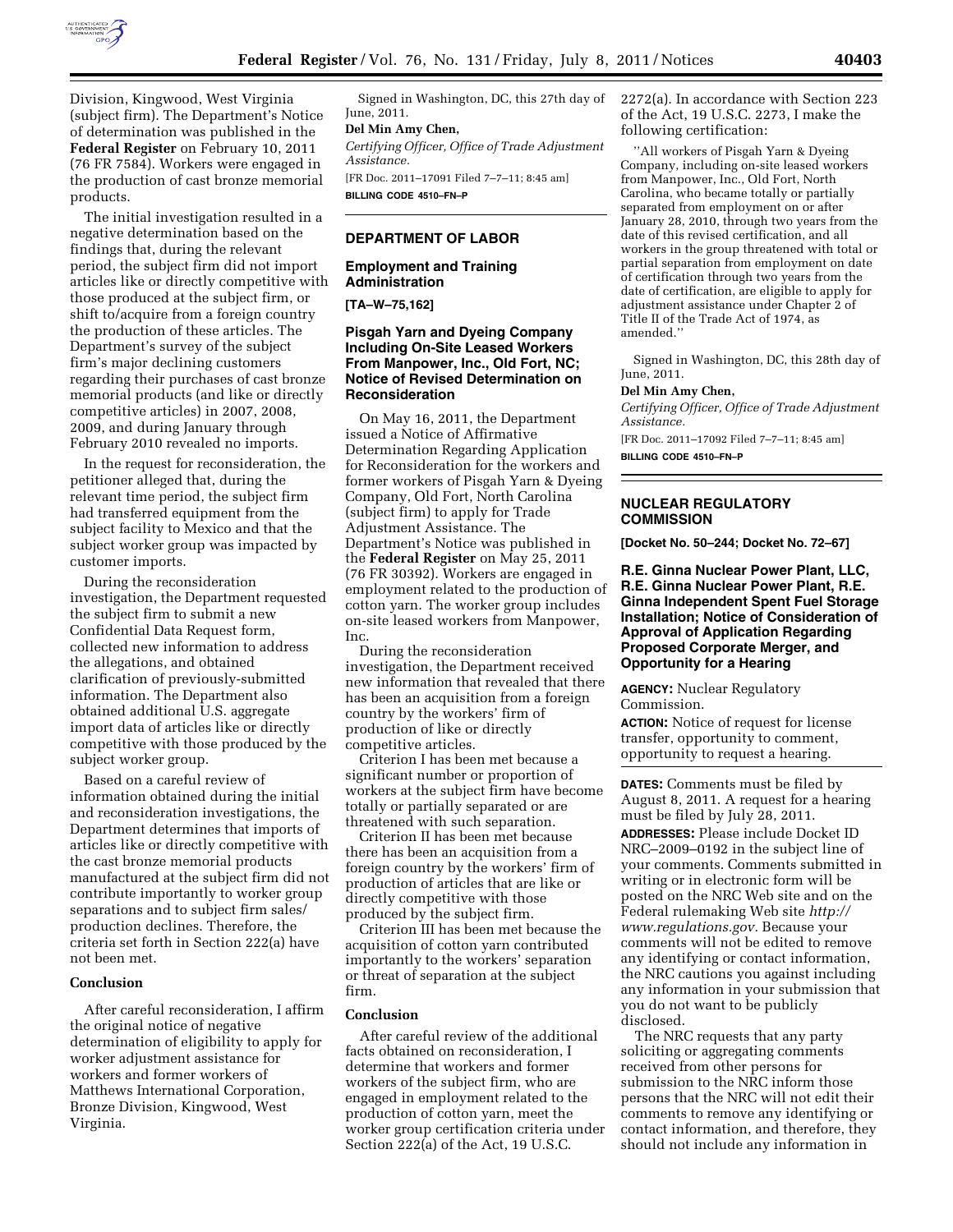their comments that they do not want publicly disclosed.

You may submit comments by any one of the following methods.

• *Federal Rulemaking Web Site:* Go to *<http://www.regulations.gov>* and search for documents filed under Docket ID NRC–2009–0192. Address questions about NRC dockets to Carol Gallagher 301–492–3668; e-mail

*[Carol.Gallagher@nrc.gov.](mailto:Carol.Gallagher@nrc.gov)* 

• *Mail comments to:* Chief, Rules, Announcements, and Directives Branch (RADB), Office of Administration, *Mail Stop:* TWB–05–B01M, U.S. Nuclear Regulatory Commission, Washington, DC 20555–0001.

• *Fax comments to:* RADB at 301– 492–3446.

You can access publicly available documents related to this notice using the following methods:

• *NRC's Public Document Room (PDR):* The public may examine and have copied, for a fee, publicly available documents at the NRC's PDR, O1–F21, One White Flint North, 11555 Rockville Pike, Rockville, Maryland 20852.

• *NRC's Agencywide Documents Access and Management System (ADAMS):* Publicly available documents created or received at the NRC are available online in the NRC Library at *[http://www.nrc.gov/reading-rm/](http://www.nrc.gov/reading-rm/adams.html)  [adams.html.](http://www.nrc.gov/reading-rm/adams.html)* From this page, the public can gain entry into ADAMS, which provides text and image files of the NRC's public documents. If you do not have access to ADAMS or if there are problems in accessing the documents located in ADAMS, contact the NRC's PDR reference staff at 1–800–397–4209, 301–415–4737, or by e-mail to *[pdr.resource@nrc.gov.](mailto:pdr.resource@nrc.gov)* The application dated May 12, 2011, contains proprietary information and, accordingly, those portions are being withheld from public disclosure. A redacted version of the application is available electronically under ADAMS Accession No. ML11138A159.

**FOR FURTHER INFORMATION CONTACT:**  Douglas Pickett, Senior Project Manager, Plant Licensing Branch I–1, Division of Operating Reactor Licensing, Office of Nuclear Reactor Regulation, U.S. Nuclear Regulatory Commission, Washington, DC 20555. *Telephone:*  301–415–1364; *e-mail: [Douglas.Pickett@nrc.gov.](mailto:Douglas.Pickett@nrc.gov)* 

The U.S. Nuclear Regulatory Commission (NRC, the Commission) is considering the issuance of an Order under Title 10 of the *Code of Federal Regulations* (10 CFR) 50.80 approving the indirect transfer of Renewed Facility Operating License No. DPR–18, for the R.E. Ginna Nuclear Power Plant (Ginna),

currently held by R.E. Ginna Nuclear Power Plant, LLC as owner and licensed operator. R.E. Ginna Nuclear Power Plant, LLC is owned by Constellation Energy Nuclear Group, LLC (CENG). The indirect transfer of control would result from the proposed merger between Exelon Corporation (Exelon) and one of CENG's parent companies, Constellation Energy Group, Inc (CEG).

According to the application dated May 12, 2011, filed by Exelon Generation Company, LLC (Exelon Generation) acting on behalf of itself, Exelon, and Exelon Ventures Company, LLC (Exelon Ventures) and CENG acting on behalf of its subsidiary licensee, R.E. Ginna Nuclear Power Plant, LLC, the applicants seek approval pursuant to 10 CFR 50.80 of the indirect transfer of control of the Ginna Renewed Facility Operating License No. DPR–18 and the Ginna Independent Spent Fuel Storage Installation Facility (ISFSI).

CEG is one of two parent companies of CENG. CEG, through its subsidiaries, has a 50.01 percent ownership interest in CENG. EDF Inc. has the remaining 49.99 percent ownership interest in CENG.

According to the application: • EDF Inc.'s 49.99 percent ownership interest in CENG is not affected by the corporate merger of Exelon and CEG. EDF Inc. is a U.S. corporation organized under the laws of the State of Delaware and a wholly-owned subsidiary of E.D.F. International SAS, a limited company organized under the laws of France, which is, in turn, a whollyowned subsidiary of Electricité de France SA, a French limited company;

• The existing chain of ownership for Exelon Generation's current licensed facilities is unaffected by the proposed transaction and associated license transfer for Ginna and the ISFSI;

• The proposed transaction does not result in any transfer of control with respect to the licenses for the current Exelon Generation plants;

• Upon completion of the transaction, CEG will become a direct, whollyowned subsidiary of Exelon Generation; and

• Throughout the transaction, the direct ownership by CEG of 100 percent of Constellation Nuclear, LLC and, indirectly, the ownership by CEG of 50.01 percent in CENG and CENG's ownership of Constellation Nuclear Power Plants, LLC, Ginna, and the ISFSI, will remain unchanged.

No physical changes to the Ginna facility or the ISFSI, or operational changes are being proposed in the application.

Pursuant to 10 CFR 50.80, no license, or any right thereunder, shall be

transferred, directly or indirectly, through transfer of control of the license, unless the Commission shall give its consent in writing. The Commission will approve an application for the indirect transfer of a license, if the Commission determines that the proposed corporate merger will not affect the qualifications of the licensee to hold the license, and that the transfer is otherwise consistent with applicable provisions of law, regulations, and orders issued by the Commission pursuant thereto.

The filing of requests for hearing and petitions for leave to intervene, and written comments with regard to the license transfer application, are discussed below.

Within 20 days from the date of publication of this notice, any person(s) whose interest may be affected by the Commission's action on the application may request a hearing and intervention via electronic submission through the NRC E-filing system. Requests for a hearing and petitions for leave to intervene should be filed in accordance with the Commission's rules of practice set forth in Subpart C ''Rules of General Applicability: Hearing Requests, Petitions to Intervene, Availability of Documents, Selection of Specific Hearing Procedures, Presiding Officer Powers, and General Hearing Management for NRC Adjudicatory Hearings,'' of 10 CFR Part 2. In particular, such requests and petitions must comply with the requirements set forth in 10 CFR 2.309. Untimely requests and petitions may be denied, as provided in 10 CFR 2.309(c)(1), unless good cause for failure to file on time is established. In addition, an untimely request or petition should address the factors that the Commission will also consider, in reviewing untimely requests or petitions, set forth in 10 CFR  $2.309(c)(1)(i)$ –(viii). NRC regulations are accessible electronically from the NRC Library on the NRC Web site at *[http://](http://www.nrc.gov/reading-rm/doc-collections/cfr/)  [www.nrc.gov/reading-rm/doc](http://www.nrc.gov/reading-rm/doc-collections/cfr/)[collections/cfr/.](http://www.nrc.gov/reading-rm/doc-collections/cfr/)* 

All documents filed in NRC adjudicatory proceedings, including a request for hearing, a petition for leave to intervene, any motion or other document filed in the proceeding prior to the submission of a request for hearing or petition to intervene, and documents filed by interested governmental entities participating under 10 CFR 2.315(c), must be filed in accordance with the NRC E-Filing rule (72 FR 49139, August 28, 2007). The E-Filing process requires participants to submit and serve all adjudicatory documents over the internet, or in some cases to mail copies on electronic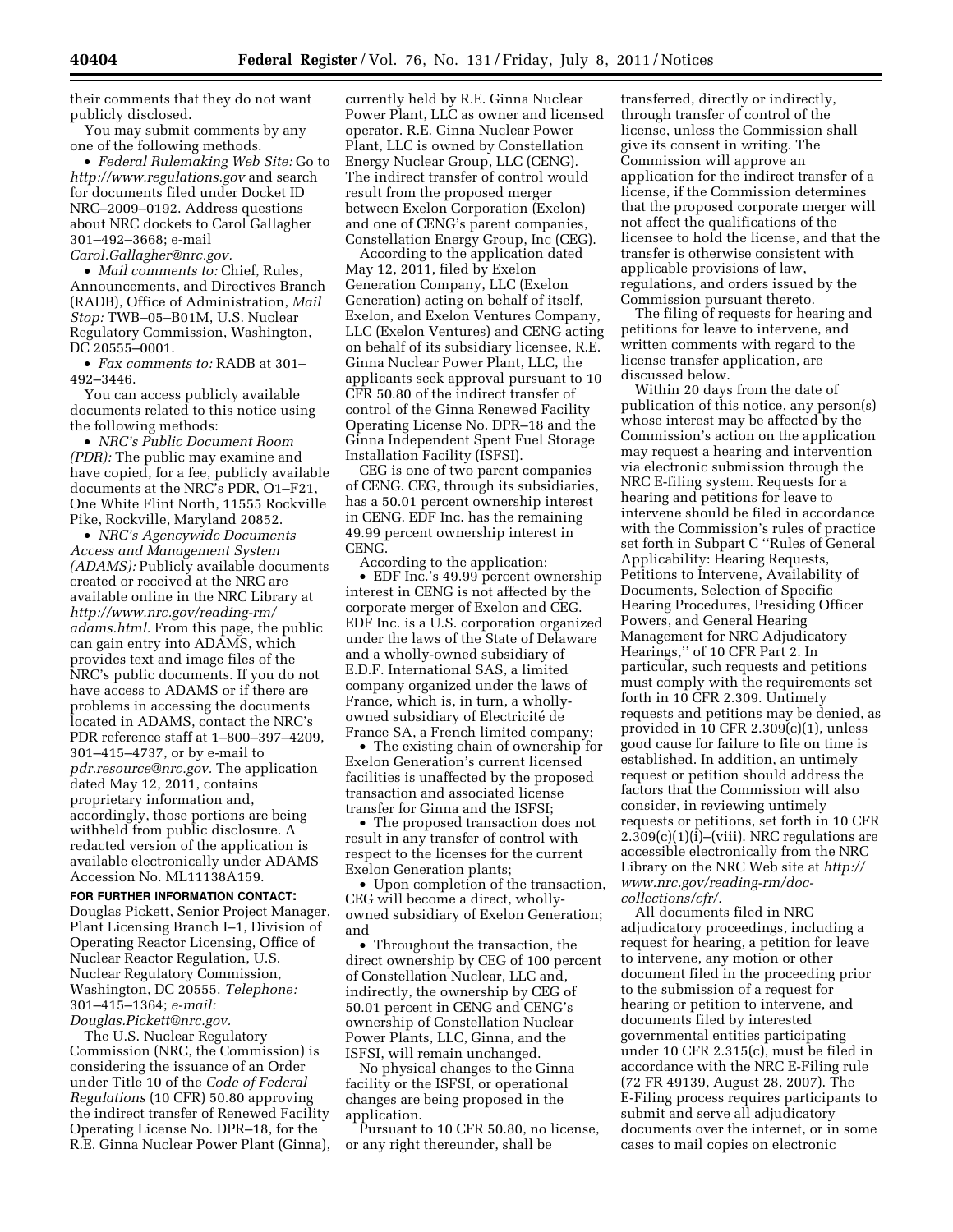storage media. Participants may not submit paper copies of their filings unless they seek an exemption in accordance with the procedures described below.

To comply with the procedural requirements of E-Filing, at least ten (10) days prior to the filing deadline, the participant should contact the Office of the Secretary by e-mail at *[hearing.docket@nrc.gov,](mailto:hearing.docket@nrc.gov)* or by telephone at 301–415–1677, to request (1) A digital ID certificate, which allows the participant (or its counsel or representative) to digitally sign documents and access the E-Submittal server for any proceeding in which it is participating; and (2) advise the Secretary that the participant will be submitting a request or petition for hearing (even in instances in which the participant, or its counsel or representative, already holds an NRCissued digital ID certificate). Based upon this information, the Secretary will establish an electronic docket for the hearing in this proceeding if the Secretary has not already established an electronic docket.

Information about applying for a digital ID certificate is available on NRC's public Web site at *[http://](http://www.nrc.gov/site-help/e-submittals/apply-certificates.html) [www.nrc.gov/site-help/e-submittals/](http://www.nrc.gov/site-help/e-submittals/apply-certificates.html)  [apply-certificates.html.](http://www.nrc.gov/site-help/e-submittals/apply-certificates.html)* System requirements for accessing the E-Submittal server are detailed in NRC's ''Guidance for Electronic Submission,'' which is available on the agency's public Web site at *[http://www.nrc.gov/](http://www.nrc.gov/site-help/e-submittals.html) [site-help/e-submittals.html.](http://www.nrc.gov/site-help/e-submittals.html)* Participants may attempt to use other software not listed on the Web site, but should note that the NRC's E-Filing system does not support unlisted software, and the NRC Meta System Help Desk will not be able to offer assistance in using unlisted software.

If a participant is electronically submitting a document to the NRC in accordance with the E-Filing rule, the participant must file the document using the NRC's online, Web-based submission form. In order to serve documents through EIE, users will be required to install a Web browser plugin from the NRC Web site. Further information on the Web-based submission form, including the installation of the Web browser plug-in, is available on the NRC's public Web site at *[http://www.nrc.gov/site-help/e](http://www.nrc.gov/site-help/e-submittals.html)[submittals.html.](http://www.nrc.gov/site-help/e-submittals.html)* 

Once a participant has obtained a digital ID certificate and a docket has been created, the participant can then submit a request for hearing or petition for leave to intervene. Submissions should be in Portable Document Format (PDF) in accordance with NRC guidance

available on the NRC public Web site at *[http://www.nrc.gov/site-help/e](http://www.nrc.gov/site-help/e-submittals.html)[submittals.html.](http://www.nrc.gov/site-help/e-submittals.html)* A filing is considered complete at the time the documents are submitted through the NRC's E-Filing system. To be timely, an electronic filing must be submitted to the E-Filing system no later than 11:59 p.m. Eastern Time on the due date. Upon receipt of a transmission, the E-Filing system time-stamps the document and sends the submitter an e-mail notice confirming receipt of the document. The E-Filing system also distributes an e-mail notice that provides access to the document to the NRC Office of the General Counsel and any others who have advised the Office of the Secretary that they wish to participate in the proceeding, so that the filer need not serve the documents on those participants separately. Therefore, applicants and other participants (or their counsel or representative) must apply for and receive a digital ID certificate before a hearing request/ petition to intervene is filed so that they can obtain access to the document via the E-Filing system.

A person filing electronically using the agency's adjudicatory E-Filing system may seek assistance by contacting the NRC Meta System Help Desk through the ''Contact Us'' link located on the NRC Web site at *[http://](http://www.nrc.gov/site-help/e-submittals.html)  [www.nrc.gov/site-help/e](http://www.nrc.gov/site-help/e-submittals.html)[submittals.html,](http://www.nrc.gov/site-help/e-submittals.html)* by e-mail at *[MSHD.Resource@nrc.gov,](mailto:MSHD.Resource@nrc.gov)* or by a tollfree call at 866–672–7640. The NRC Meta System Help Desk is available between 8 a.m. and 8 p.m., Eastern Time, Monday through Friday, excluding government holidays.

Participants who believe that they have a good cause for not submitting documents electronically must file an exemption request, in accordance with 10 CFR 2.302(g), with their initial paper filing requesting authorization to continue to submit documents in paper format. Such filings must be submitted by: (1) First class mail addressed to the Office of the Secretary of the Commission, U.S. Nuclear Regulatory Commission, Washington, DC 20555– 0001, Attention: Rulemaking and Adjudications Staff; or (2) courier, express mail, or expedited delivery service to the Office of the Secretary, Sixteenth Floor, One White Flint North, 11555 Rockville Pike, Rockville, Maryland 20852, *Attention:* Rulemaking and Adjudications Staff. Participants filing a document in this manner are responsible for serving the document on all other participants. Filing is considered complete by first-class mail as of the time of deposit in the mail, or by courier, express mail, or expedited

delivery service upon depositing the document with the provider of the service. A presiding officer, having granted an exemption request from using E-Filing, may require a participant or party to use E-Filing if the presiding officer subsequently determines that the reason for granting the exemption from use of E-Filing no longer exists.

Documents submitted in adjudicatory proceedings will appear in NRC's electronic hearing docket which is available to the public at: *[http://](http://ehd1.nrc.gov/EHD/) [ehd1.nrc.gov/EHD/,](http://ehd1.nrc.gov/EHD/)* unless excluded pursuant to an order of the Commission, or the presiding officer. Participants are requested not to include personal privacy information, such as social security numbers, home addresses, or home phone numbers in their filings, unless an NRC regulation or other law requires submission of such information. With respect to copyrighted works, except for limited excerpts that serve the purpose of the adjudicatory filings and would constitute a Fair Use application, participants are requested not to include copyrighted materials in their submission.

Petitions for leave to intervene must be filed no later than 20 days from the date of publication of this notice. Nontimely filings will not be entertained absent a determination by the presiding officer that the petition or request should be granted or the contentions should be admitted, based on a balancing of the factors specified in 10  $CFR 2.309(c)(1)(i)–(viii)$ 

The Commission will issue a notice or order granting or denying a hearing request or intervention petition, designating the issues for any hearing that will be held and designating the Presiding Officer. A notice granting a hearing will be published in the **Federal Register** and served on the parties to the hearing.

Within 30 days from the date of publication of this notice, persons may submit written comments regarding the license transfer application, as provided for in 10 CFR 2.1305. The Commission will consider and, if appropriate, respond to these comments, but such comments will not otherwise constitute part of the decisional record. Comments should be submitted to the Secretary, U.S. Nuclear Regulatory Commission, Washington, DC 20555–0001, Attention: Rulemakings and Adjudications Staff, and should cite the publication date and page number of this **Federal Register**  notice.

For further details with respect to this license transfer application, see the application dated May 12, 2011, available for public inspection at the